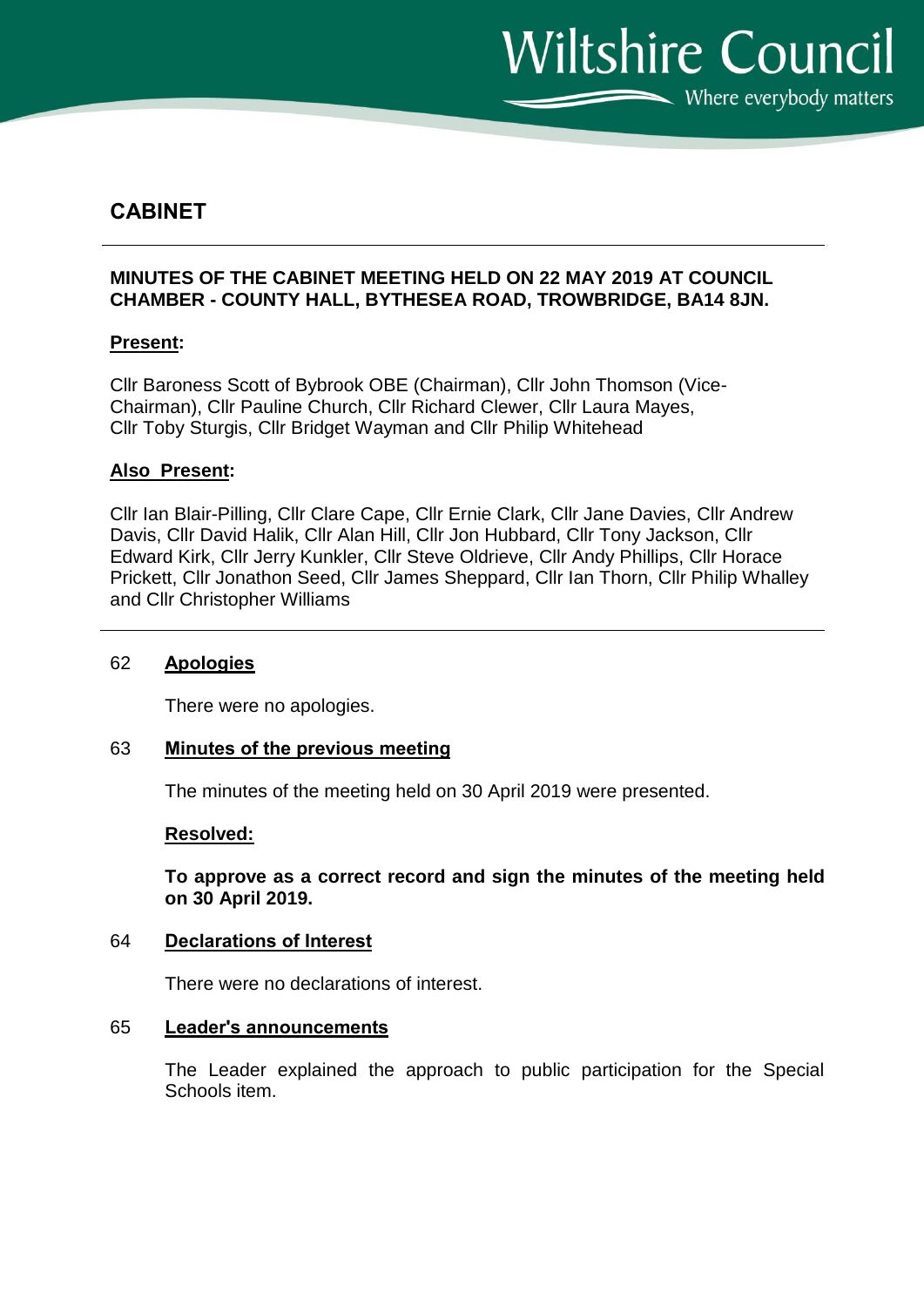# 66 **Public participation and Questions from Councillors**

The Leader explained that statements and questions would be received during the discussions on the Special Schools Consultation at agenda item 6.

### 67 **Specials schools consultation**

Cllr Laura Mayes, Cabinet member for Children, Education and Skills thanked members of the public that had taken the time to attend the meeting and responded to the consultation on the proposals for Special Schools.

The Cabinet member gave a presentation about the responses received to Phases 1 and 2 of the consultation on the proposals to close Rowdeford, St Nicholas and Larkrise special schools and open a new special school at Rowde. She reminded the Cabinet that they had considered the matter at their meeting held on 27 November 2018. Since that meeting, a case was taken to court by a group of families about the process used for consultation prior to November 2018, the outcome of which brought about an extension to the consultation process, thus phase 2. The report considered by the Cabinet at this meeting contained all the consultation responses received between 9 January 2019 and 6 May 2019, along with alternative proposals received.

Cllr Mayes explained that the Council anticipated a total investment of up to £32 million in a purposed built Centre of Excellence at Rowde, to accompany provision at Exeter House in Salisbury. The Special Schools Larkrise and St Nicholas would stay open until the new school is built in 2023 and it is appropriate for children to transition to the new site at Rowdeford. The changes were necessary due to increased demand for specialist Special Education Needs and Disabilities (SEND) provision, increased pupil population as a result of Army Rebasing. In total an additional 120 school places were needed for specialist SEND provision in the north, and this was to be met by the expanded centre on the existing Rowdeford site.

The Cabinet member explained there was overcrowding in the current schools and the best option was to expand the school site at Rowde. Cllr Mayes highlighted the investment was an opportunity to improve the quality of education for those in a Special School setting, as well as improving opportunities for pupils with SEND in mainstream schools. The councillor outlined that Rowde was the ideal site for expansion due to its location and excellent community links. The councillor was confident an expanded site in Rowde would give the best opportunity for travel times to the majority of pupils and families. It was explained the expanded site would keep its small, safe setting by separate small learning areas on the site, landscaped to maintain a 'countryside' feel and additional therapy facilities would also be available at the school.

A number of statements were received from the public which covered the following points:

Experiences as a parent of a child with SEND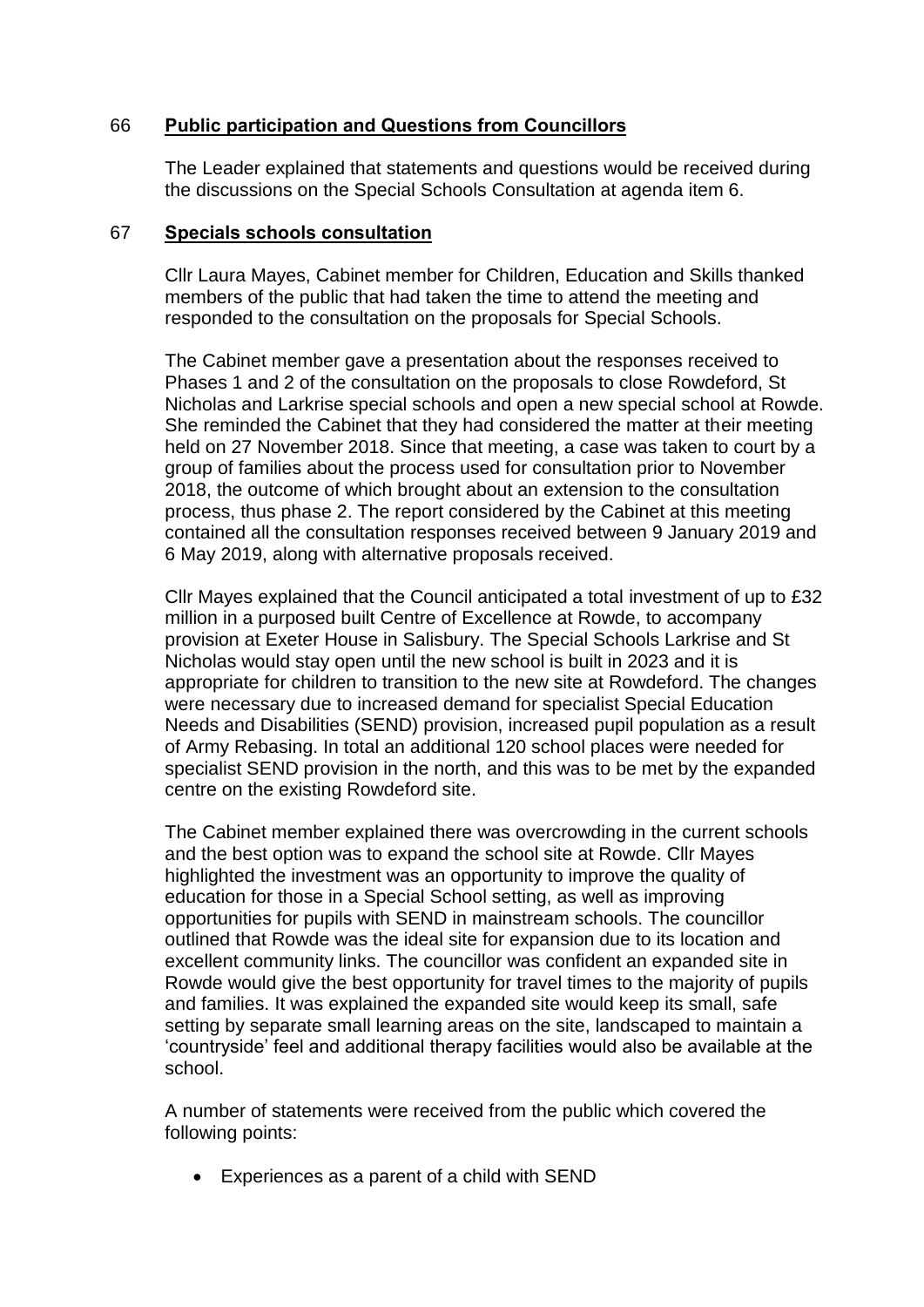- That the decision to proceed with the proposals had already been predetermined
- Concern about the travel times
- Current proposals were not acceptable and the current 3 special schools' provision should remain at Trowbridge, Chippenham and Rowdeford.
- The development of life skills
- Importance of receiving an education close to home, integration and social inclusion into the local community
- The need for parental choice to be paramount, along with parental access to the school
- Lack of information in the report concerning operating costs, budgetary constraints and alternative proposals
- The one school option would mean children with profound disabilities would become institutionalised
- The one school option would cause harm to the children and outweigh the benefits
- The children attending the single school have a wide range of complications and conditions that the one school option would not effectively manage, especially with the potentially increased risk of infection for some of the most vulnerable.
- The negative psychological effect that the proposals would have on families, friends and more importantly the SEND children.
- References to the Judicial Review and the extension to the consultation
- The sense of belonging, not only at the pupil's current schools, but also within the local communities, which helped their self-esteem and identity.
- The proposed school at Rowde was too large for many children and would have a detrimental effect on their ability to develop educationally and emotionally.
- Smaller schools should remain within the largest expanding communities of Chippenham and Trowbridge.
- Concern about the accuracy of the report and its contents
- Travel arrangements would be compromised due to the poor access to the proposed location and regular congestion in and out of Devizes
- Proposals to include post 16 facilities to cater for children with more profound, severe or complex needs
- Concern about the length of time taken for a decision to be made
- The importance of the outdoor learning space and play areas at Rowdeford
- The positive impact of Rowdeford on the development of current pupils
- The existing links between Rowdeford and communities in Rowde and Devizes
- Concern about how the proposals would be achieved in practice
- The needs of the children being met in a manageable way and providing a positive and fulfilling future for vulnerable children.
- The proposal could endanger the health of children due to the location of the school in Rowde and breach their human rights.
- The one school option not being supported by the majority of respondents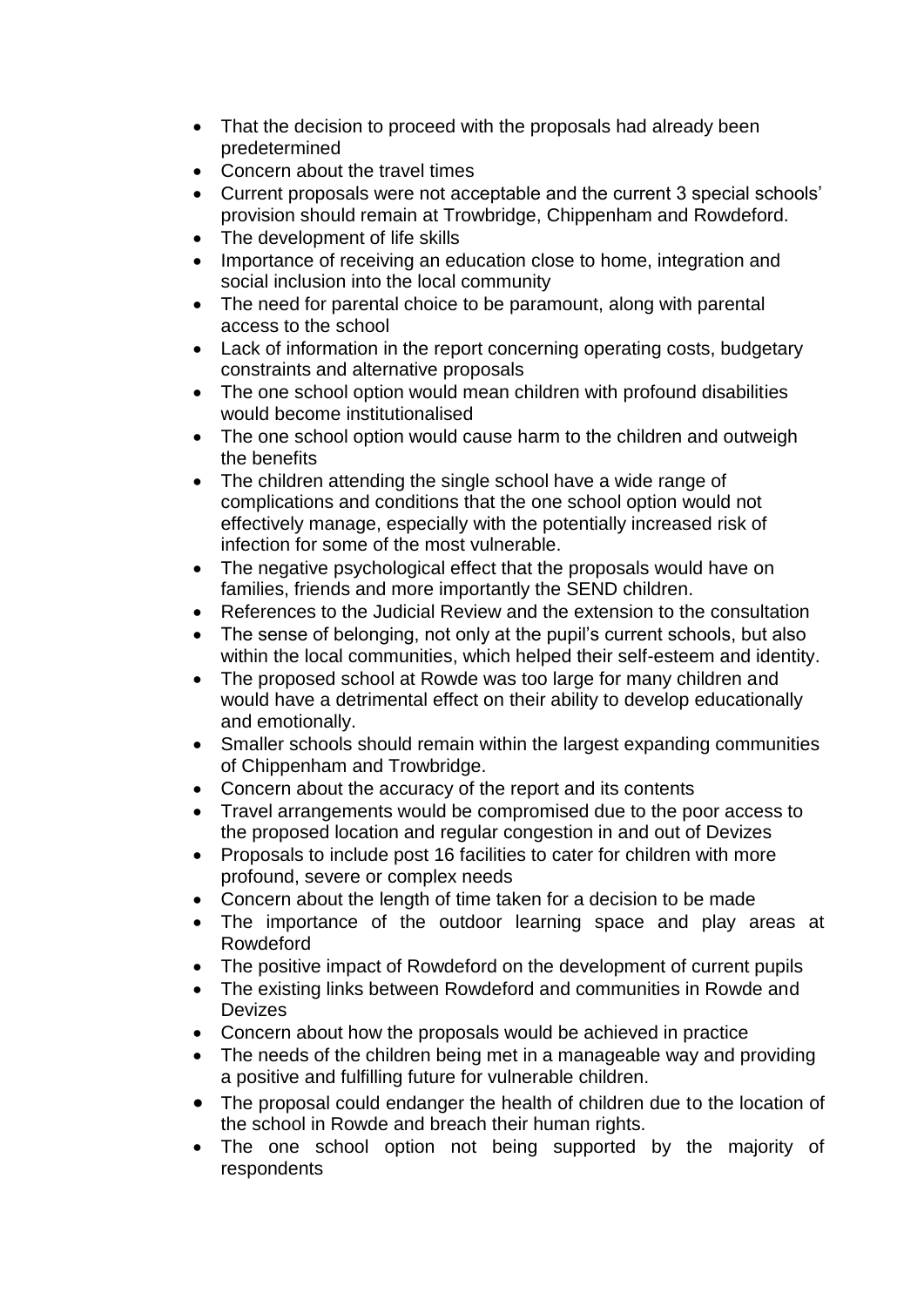- A large school would provide true economies of scale
- The need for the provision of health care professionals on site
- Links to mainstream schools
- The ability of SEND children to manage the transition from their current school to Rowdeford
- Maintaining Larkrise and St Nicholas Schools in addition to the growth of Rowdeford School
- The availability of land in Trowbridge to expand SEND facilities
- The importance of the school's locations and ability to access local communities from an early age
- The need to take into account the views and contributions of parents

In addition to the above representations, the leader welcomed the views of the following Councillors:

- 1. Cllr Oldrieve spoke against the proposals and suggested that the Cabinet could not make a sound decision on the proposals before them
- 2. Cllr Kirk (as a Trowbridge Town Council member) declared an interest as he had a business which sold schools uniforms for schools in the Trowbridge area. He spoke against the proposals and (i) highlighted the issues raised for parents who would experience extended travel times to the new site at Rowde; and (ii) concern that the pupils would be deprived of the ability to develop direct links with the community in their local area.
- 3. Cllr Philips spoke against the proposals, especially the closure of St Nicholas School in Chippenham. He commented on (i) the additional time taken for pupils to travel to the new site and how this would be detrimental to their health, wellbeing and education; (ii) how the proposals would undermine important community involvement; (iii) the growth in housing allocation numbers for Chippenham and the additional financial burden, and place pressure on those schools.
- 4. Cllr Hubbard spoke in both a personal capacity and as Chairman of the Children's Select Committee SEND School Provision Task Group. He reassured the public and stakeholders that officers had not produced the proposals from a prejudged position but have formed them from an evidenced based approach and that they have the best interest of every group. He commented on the proposals and indicated that a concern of the Task Group was the lack of resource hubs to enable young people to be taught in their local communities, for both primary and secondary and alongside mainstream where appropriate. He was pleased that the school would remain a maintained school, although surprised at the information supplied in relation to travel times and that only two children would be subject to a journey longer than one hour.
- 5. Cllr Thorn thanked the parents and stakeholders for their contributions and indicated that he felt they were the finest contributions he had heard during any debate in the Council Chamber. He asked the Cabinet to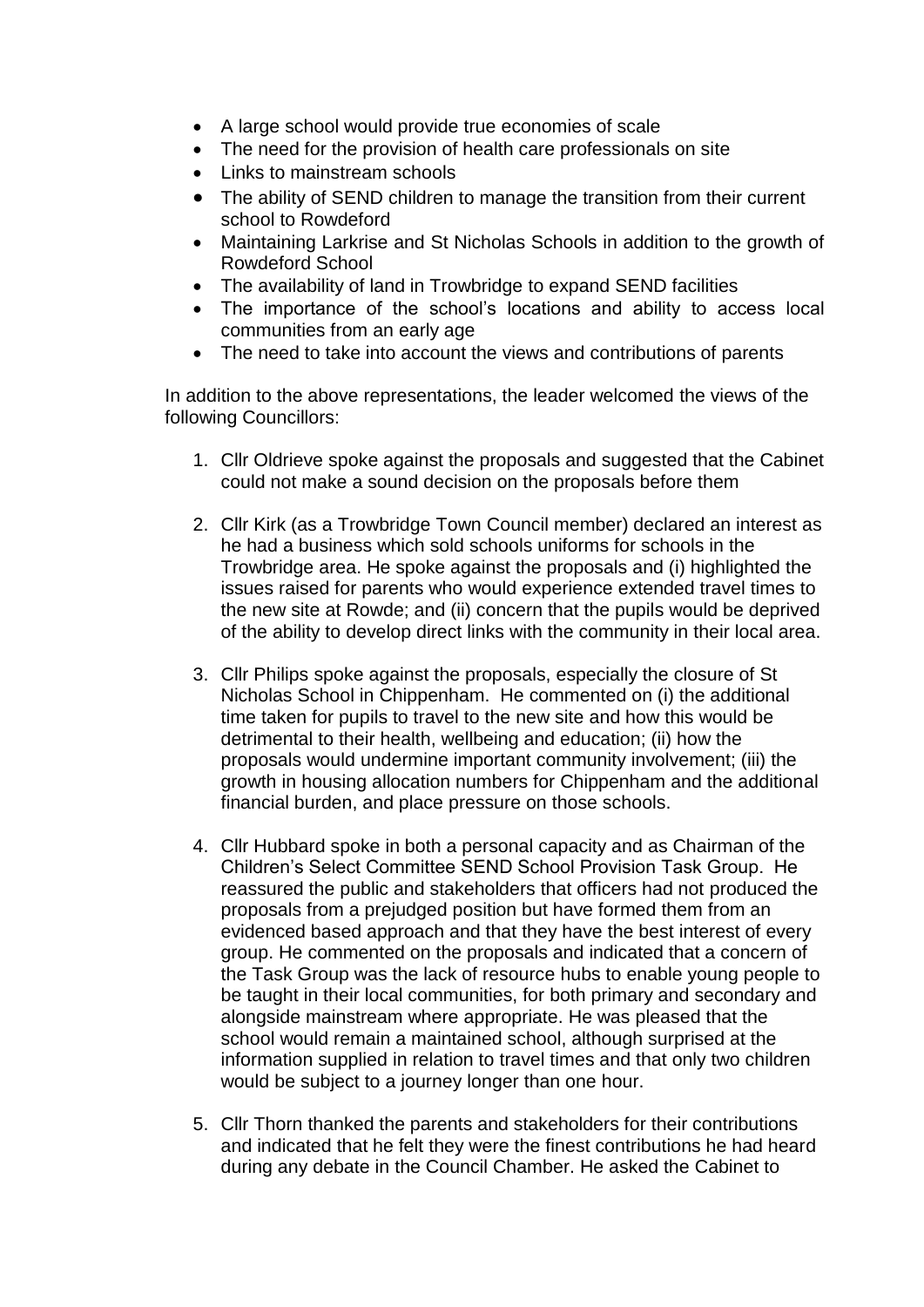consider the seriousness of the decisions to be taken and to take into account the comments and views of the parents and stakeholders.

- 6. Cllr Blair-Pilling called on the public and stakeholders to support the proposals detailed in the report and the Cabinet who were seeking improvements of SEND provision in Wiltshire.
- 7. Cllr Davis spoke in support of the proposals and commented on Wiltshire SEND schools being classed as providing a very good service by the government. She explained that (i) the proposals contained detail about how improvements to outcomes for SEND children would be achieved at the new site; (ii) how overcrowding at other sites would be alleviated; (iii) improvements to healthcare accessibility at the new site; (iv) the open space available at the Rowde site; (v) flexibility of teaching methods; (vi) improvements with social inclusion and wider access to local communities.
- 8. Cllr Whalley commented on the expectation that the school would attract high quality teaching support staff, due to the facilities on offer and location.

The Councils Monitoring Officer responded to a question about the health of a SEND child due to the extended journey times to the proposed new school and the impact on the child's and its family's human rights.

Cllr Clewer (i) noted that the new school at Rowde would be one of the largest special schools in the country; (ii) that currently Wiltshire was predominately a rural county, however, based on housing allocation numbers and the work being undertaken on boundary reviews in Wiltshire, this may evolve to a more 50/50 split between rural and urban, in the coming years; (iii) the additional funding being provided for transporting children to the new school; (iv) recruitment issues; (v) the need to improve road safety management in the vicinity of the new school site.

Cllr Thomson commented on (i) the importance of all communities being supportive and accepting of SEND, and how the Council has been instrumental in updating the accessibility for all at libraries and leisure centre facilities in the county; (ii) the grants provided to Parish Councils and their awareness of the needs to provide accessible facilities for all, including play parks; (iii) medical risks being the key concern for parents, and the provision of medical support on site at the new school.

Cllr Sturgis commented on (i) how the Council administer consultations, analyse and manage the information received prior to making a decision. (ii) The importance of engaging with parents and stakeholders from the start of the process and the need to cover all the issues and concerns raised during the process. (iii) The importance of providing the appropriate level of resources for SEND in mainstream schools.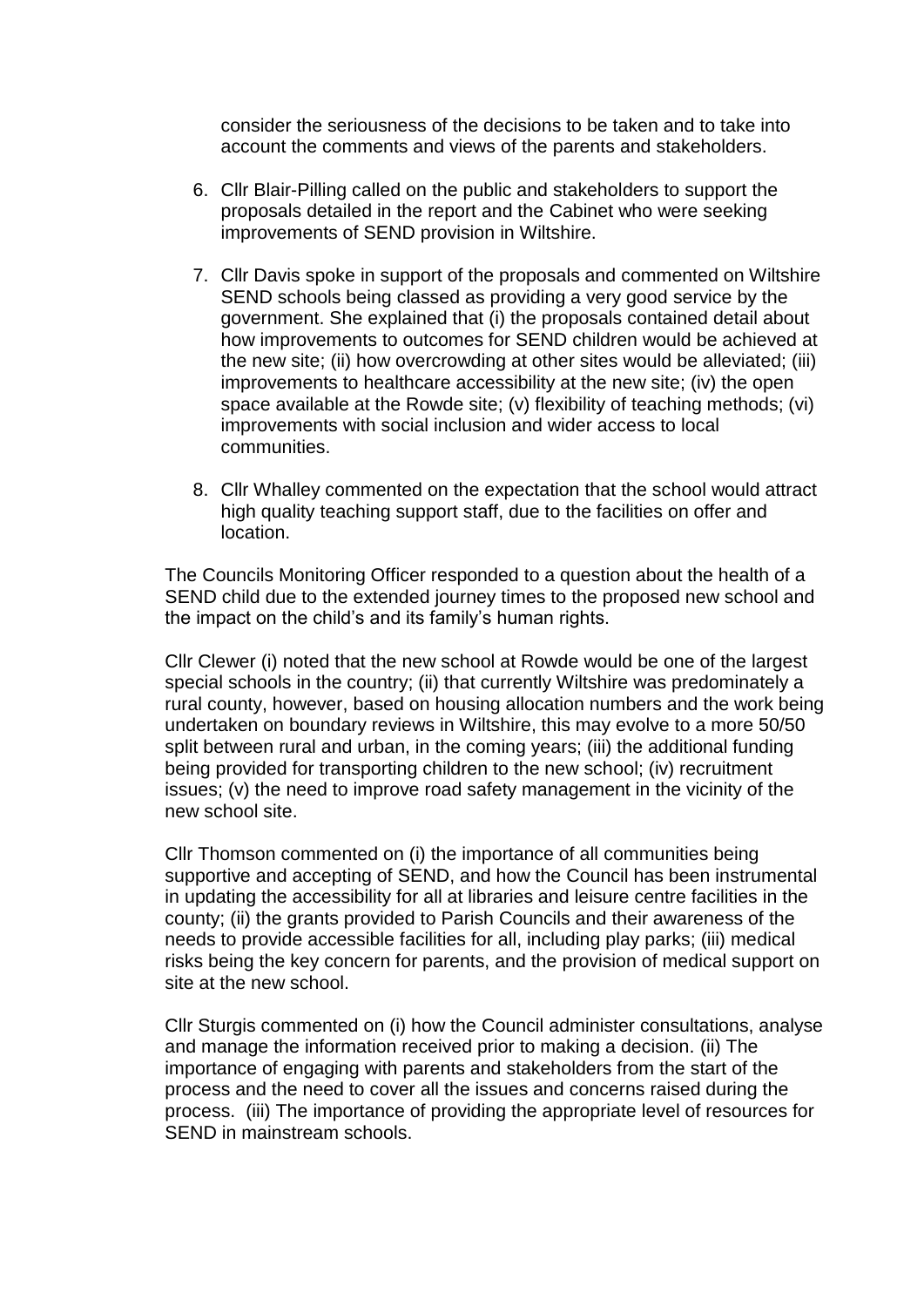Cllr Church (i) recognised that change for families raises a number of difficult challenges and even more so for SEND families; (ii) expressed a concern about the travel plans for some children to the new school and how special transitional arrangements would need to be adopted to lessen the impact of journey times. She also asked how post 16 provision would be provided.

Cllr Whitehead spoke about the need to make the transition for the pupils as seamless as possible and the large financial investment which would take the provision of SEND in Wiltshire to a higher level.

Cllr Wayman spoke about (i) the successful integration of SEND pupils into her local community; (ii) expressed concern at a number of comments received during the consultation about institutionalising SEND children at the new school. The cabinet noted that this was not the reality and the Council were aiming at providing a centre of excellence where all children would be able to develop to their full potential.

The Leader spoke of her experience as the parent of a disabled child and her desire for excellent education provision, therapy opportunities, and medical support in Special Schools. The Leader explained she was confident this proposal was the best opportunity for the pupils in the county.

Following consideration of the many issues and concerns raised, the Cabinet considered a suggestion to include additional proposals to those detailed in the report and additional explanations about how the proposals would be achieved. These included the following:

- New proposal at 4 below under the heading 'Resolved: That Cabinet..' to read 'Approves that St Nicholas and Larkrise stay in use on their current sites until the new provision is ready, and it is appropriate for children to transition to the new site at Rowdeford.
- Additional sections about how the proposals would be achieved, under the heading 'That this is achieved by …' to read:
	- f) Noting the contribution of changes to special schools within the wider review of SEND, with particular regard to the investment and relationship with mainstream schools, resource bases in primary schools and Enhanced Learning Provision (ELP) in secondary schools.
	- g) Noting the commitment to explore the appropriateness of improving road safety features by including the entrance to the Rowdeford school site within lowered speed limits and exploring the consideration of a pedestrian crossing.
	- h) Noting the commitment to take forward consideration of locating community care health professionals and provision from the Rowdeford school site.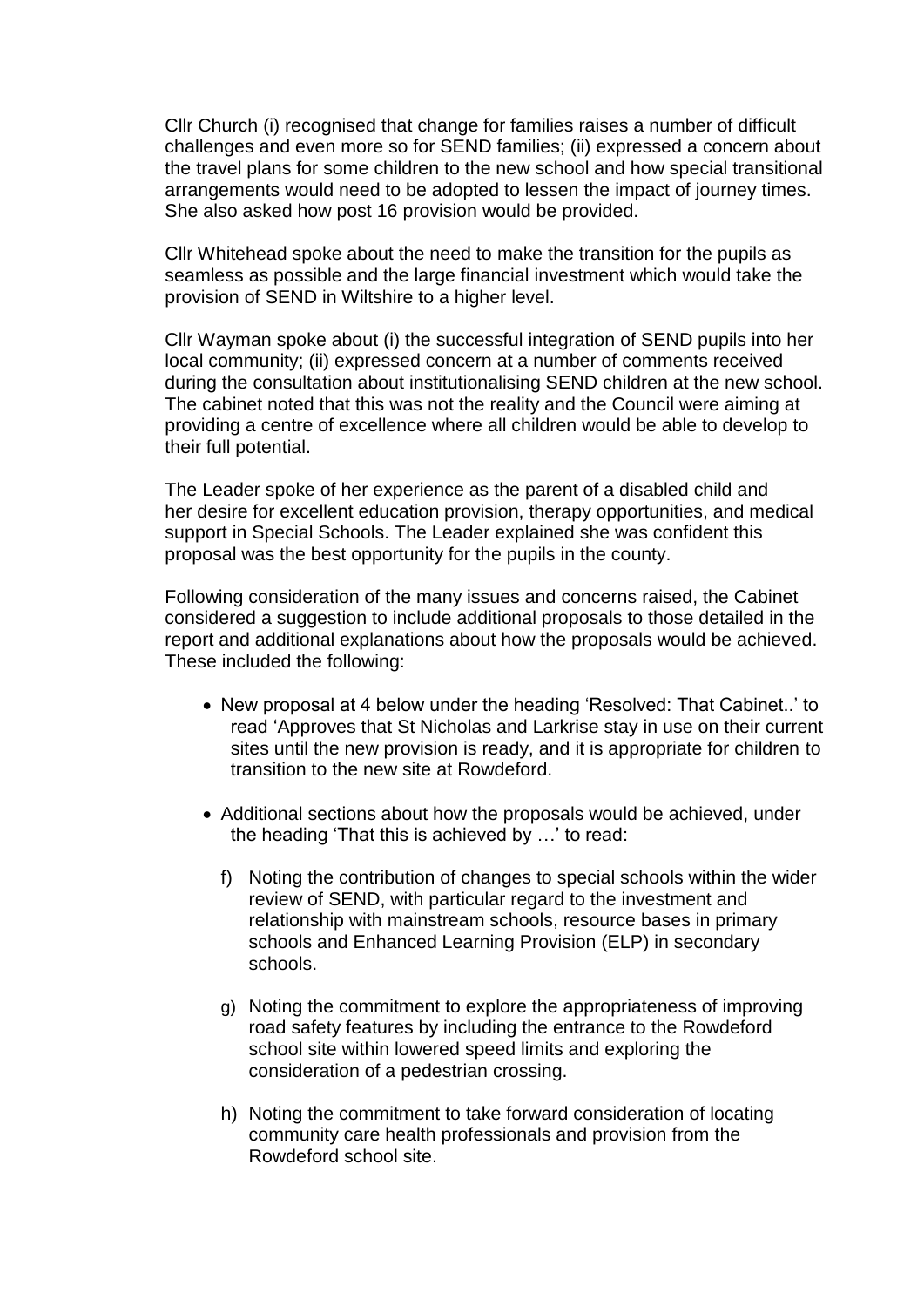The Leader of the Council and Cllr Mayes thanked all parents and stakeholders who had contributed to the discussion in writing and at the meeting and indicated that they acknowledged the concerns as well as aspirations expressed. The Cabinet Member went on to highlight specialist school provision needed to change due to the overcrowding in schools, and it was noted that a significant number of SEND children were already educated in a different town to their home address due to Wiltshire being a large rural county.

# **Resolved: That Cabinet**

- **1. Approves the establishment of a new maintained special school with a single leadership team for the existing St Nicholas, Rowdeford and Larkrise schools as soon as possible and no later than 1 September 2021.**
- **2. Approves the closure of St Nicholas, Rowdeford and Larkrise school as a related proposal on the 31 August 2021.**
- **3. Approves expansion on the existing Rowdeford site to accommodate up to 400 pupils as part of the new special school by September 2023.**
- **4. Approves that St Nicholas and Larkrise stay in use on their current sites until the new provision is ready, and it is appropriate for children to transition to the new site at Rowdeford.**
- **5. Notes that, in the event of Cabinet approving the proposals that a final decision by Cabinet would be required following representations.**
- **6. Authorises the Executive Director of Children's Services, after consultation with the Cabinet member for Children, Education and Skills, the Director of Legal, Electoral and Registration Services and Chief Finance Officer/Section 151 Officer to take all necessary steps to implement Cabinets decision.**

**That this is achieved by:**

**a) Subject to consent of the Secretary of State, approving the issue of a statutory notice and 4-week representation period on the proposal to discontinue St Nicholas, Larkrise and Rowdeford as three separate Special Schools with effect from no later than the 31 August 2021. The notice also to refer to the opening of one new special school from September 2021 under the Opening and Closing Maintained Schools Guidance November 2018.**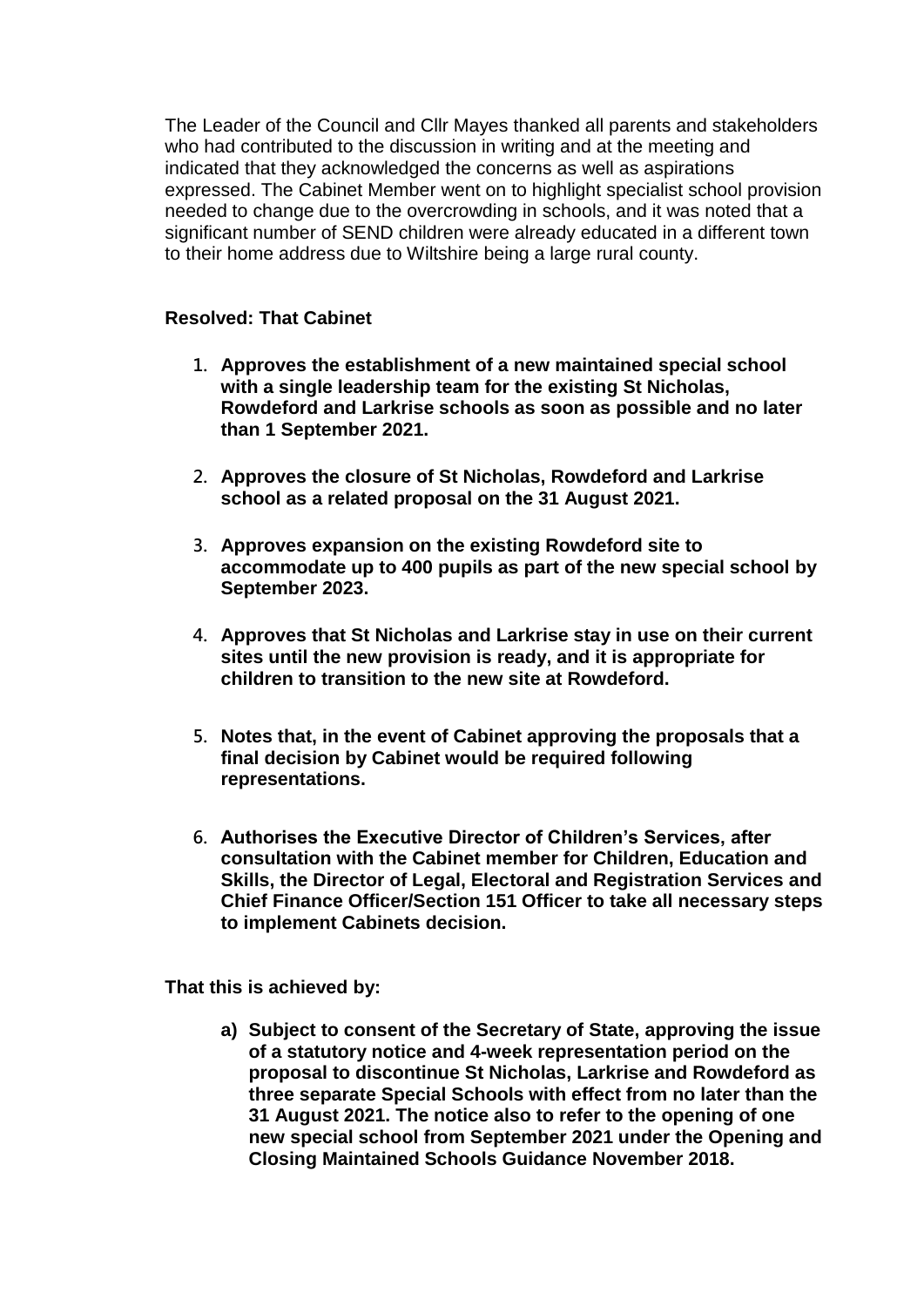- **b) Approving that the Council would present a proposal to the School's Adjudicator to open a new maintained special school, subject to conclusions of the representation process.**
- **c) Approving the use of the statutory processes, (under the 'Making Significant Changes (Prescribed Alterations) to Maintained Schools' Guidance November 2018, to transfer to the Rowdeford site the provision at St Nicholas and Larkrise. This statutory process would take place no later than 12 months before the opening of the new provision. This would result in the closure of the St Nicholas and Larkrise sites at an appropriate time after the new provision is built.**
- **d) Approving that the new school will have primary, secondary and Post 16 provision on the Rowdeford site (early years not to be included due to sufficiency).**
- **e) Noting and approving the proposal for a parallel programme of work to create a cross county approach to Post 16 special education and transition to independent living.**
- **f) Noting the contribution of changes to special schools within the wider review of SEND, with particular regard to the investment and relationship with mainstream schools, resource bases in primary schools and Enhanced Learning Provision (ELP) in secondary schools.**
- **g) Noting the commitment to explore the appropriateness of improving road safety features by including the entrance to the Rowdeford school site within lowered speed limits and exploring the consideration of a pedestrian crossing.**
- **h) Noting the commitment to take forward consideration of locating community care health professionals and provision from the Rowdeford school site.**

*Reason for decision:*

*Wiltshire Council must ensure that:*

- 1. *There is sufficiency of provision of special school places for children/young people with Severe Learning Difficulties (SLD)/Complex Needs in the north. In addition, there is a need to reduce overcrowding in two of the special schools.*
- 2. *Quality of provision is improved. The physical condition of two of our special schools (Larkrise and St Nicholas) is not suitable for expansion or long-term provision.*
- 3. *Outcomes for all SEND pupils, including those in mainstream schools, are improved. There is an ambition to provide outreach to mainstream*